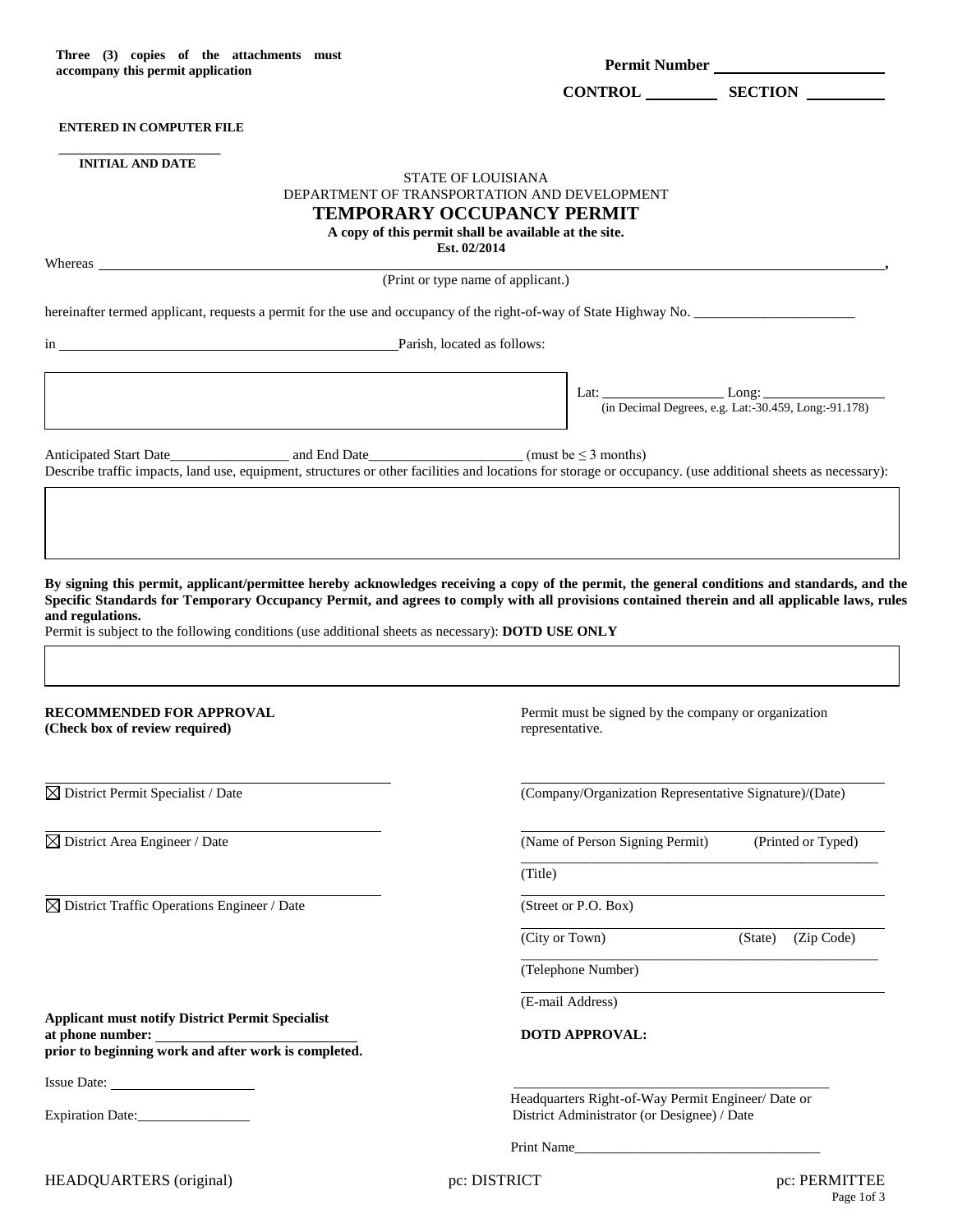The following general conditions and standards shall apply to Temporary Occupancy Permits:

**FIRST:** That, the rights and privileges granted herein shall be non-exclusive and shall not be construed to be any broader than those expressly set out in Acts of the Legislature of the State of Louisiana, regardless of the language used in this permit and that any activities performed and devices or appurtenances placed on the highway right-of-way shall be in accordance with existing laws and the standards of the Department of Transportation and Development.

**SECOND:** That, the Department of Transportation and Development reserves the right to deny the permit or require additional conditions to the permit based on suitability of use of public property or public safety concerns.

**THIRD**: That, the applicant is the owner or official agent of the company or organization for which the permit is requested, and is responsible for security and maintenance of the property for the duration of the permit and will not assign or transfer any right or privilege granted herein to any other entity, organization, person, or persons: and any permit granted by the Department is granted only insofar as the Department had the power and right to grant the same.

**FOURTH:** That, all facilities and appurtenances thereto, after having been erected, shall at all times be subject to inspection by authorized Department of Transportation and Development personnel and the right is reserved to require such changes, additions, adjustments, repairs, relocations and removal as may at any time be considered necessary to permit the maintenance of the highway and to provide proper and safe protection to life and property on or adjacent to the highway, or in the interest of safe and expeditious movement of traffic on the highway, and that the cost of making such changes, additions, adjustments, repairs, relocations, and removal shall be borne by the applicant. Should applicant fail to make required changes in a timely manner, as determined by the Department of Transportation and Development, the Department of Transportation and Development may elect to perform the work at the sole expense of applicant.

**FIFTH:** That, the proposed facilities, activities and equipment shall not interfere with the facilities or the operations or maintenance of the facilities of other persons, firms or corporations previously issued permits of use and occupancy, and that the proposed facilities shall not be dangerous to persons or property using or occupying the highway or using facilities constructed under previously granted permits of use and occupancy; The Department of Transportation and Development's permit records are available for inspection by applicant and it is applicant's sole responsibility to determine the existence of any prior rights of permit holders.

**SIXTH:** That, there are no initial fees associated with this permit and the Department of Transportation and Development reserves the right to recoup costs incurred for salaries, material and equipment replacement costs, facility expenses, security and other costs associated with monitoring, correcting, adjusting or policing activities within the right-of-way deemed necessary by the Department of Transportation and Development.

**SEVENTH:** That, data and drawings relative to the proposed location, activities, and design of facilities or appurtenances as may be required by the Headquarter Right-of-Way (R/W) Permit Engineer or the District Permit Office shall be furnished to the Headquarter R/W Permit Engineer or the District Permit Office by the applicant free of cost, and that the applicant shall make any and all changes or additions necessary to make the proposed facilities and appurtenances thereto satisfactory to the Headquarter R/W Permit Engineer or the District Permit Office.

**EIGHTH:** The applicant agrees to defend, indemnify, and hold harmless the Department of Transportation and Development and its duly appointed agents and employees from and against any and all claims, suits, liabilities, losses, damages, costs or expenses, including attorneys' fees sustained by reason of the exercise of this permit, whether or not the same may have been caused by the negligence of the Department of Transportation and Development, its agents or employees, provided, however, that the provisions of this last clause (whether or not the same may have been caused by the negligence of the Department of Transportation and Development, its agents or employees) shall not apply to any personal injury or property damage caused by the sole negligence of the Department of Transportation and Development, its agents or employees, unless such sole negligence shall consist or shall have consisted entirely and only of negligence in the granting of this permit.

**NINTH:** That, East Baton Rouge Parish, State of Louisiana, shall be the venue for settlement or litigation of any and all potential disputes.

**TENTH:** That, any changes or modifications made to this permit must have the prior approval of the Department of Transportation and Development and failure to obtain prior approval for modifications or additions shall void all permits previously issued and will entitle the Department of Transportation and Development to remove said facilities and equipment at the expense of the applicant.

**ELEVENTH:** The permit does not authorize any use of the Interstate System of Highways nor on any other controlled access highway. Use of area beneath elevated structures of Interstate or controlled access highways may be submitted for consideration.

**TWELTH:** Signing for warning and protection of traffic in instances where workmen, equipment or materials are in close proximity to the roadway surface, shall be in accordance with requirements contained in the Manual on Uniform Traffic Control Devices. No vehicles, equipment and/or materials shall operate from, or be parked, stored or stockpiled on any highway or in an area extending from the outer edge of the shoulder of the highway on one side to the outer edge of the shoulder of the highway on the opposite side, including the median of any divided highway, unless Traffic Management Plans (TMP) have been approved and incorporated in this permit. Cost for traffic control shall be borne by the applicant.

**THIRTEENTH:** Prior to performing any excavation, the applicant or the applicant designee is required to call Louisiana One Call to determine the location of any existing utilities. In addition, the applicant must contact the Department of Transportation and Development at 1-800-259-4929 or [DOTD-FiberLocated@la.gov](mailto:DOTD-FiberLocated@la.gov) at least 24 hours prior to performing any excavation on the Department of Transportation and Development Right-of-way.

**FOURTEENTH:** Applicant agrees to remove all facilities, equipment, and appurtenances from the right-of-way after completion of its work and applicant agrees to leave property in as good condition as when received with reasonable wear and tear from uses permitted herein excepted. Any removals or changes to the property must be replaced or restored to the condition as when received. Failure to vacate property in as good condition as when received, and to the satisfaction of the District Permit Office, will entitle the Department of Transportation and Development to restore the property to its original condition at the expense of the applicant.